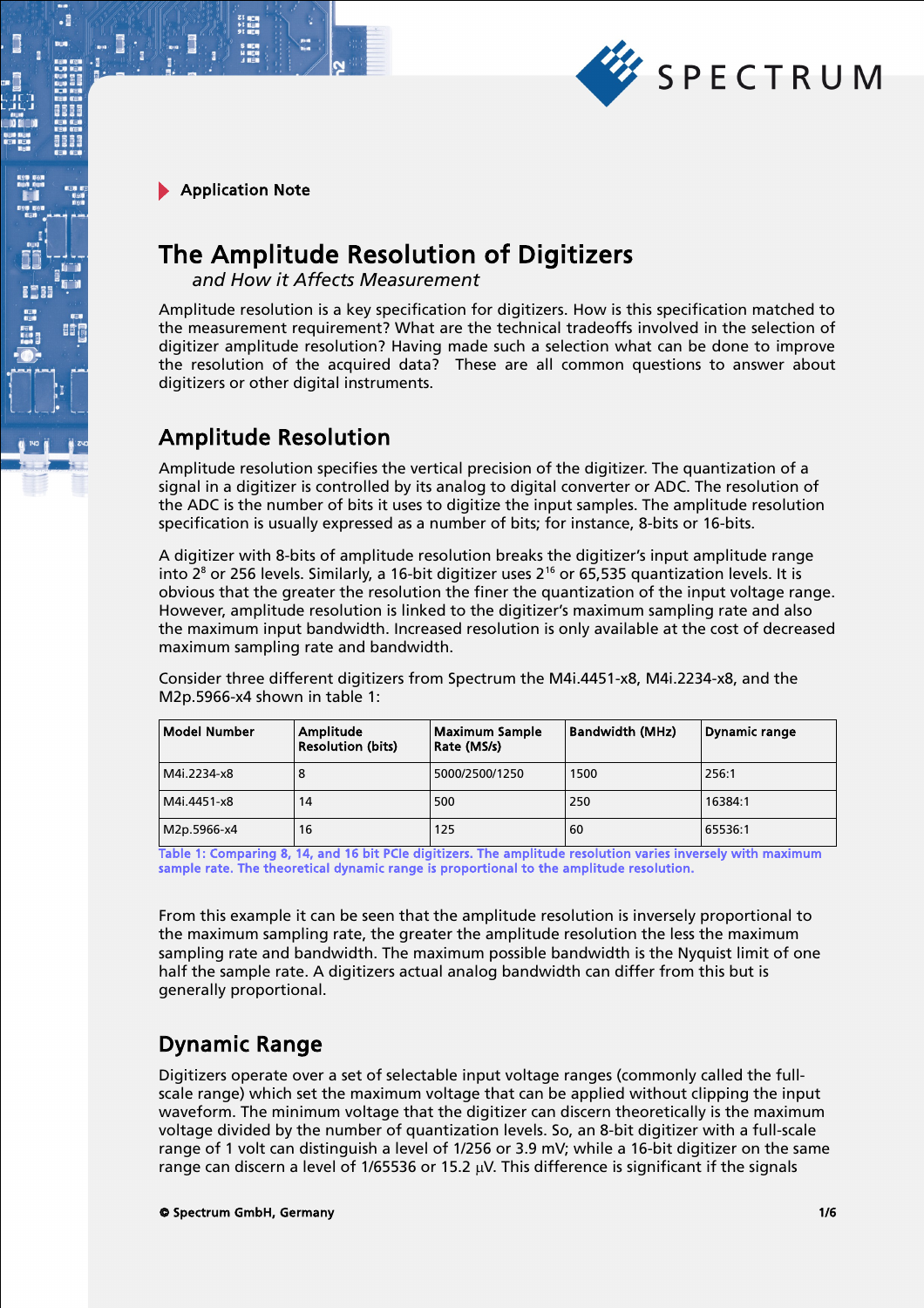

 $\cdot$ 

間

being measured span the full amplitude range of the digitizer. Measuring a small signal in the presence of a larger signal requires a greater dynamic range. For example, measuring 1 mV of ripple on a 5-volt power supply requires a dynamic range of 0.001/5 =  $2*10<sup>-4</sup>$  or greater than 5000 to 1.

To see how amplitude resolution affects waveform digitalization observe Figure 1. The damped sine is a waveform with a high dynamic range. It is applied to the ±200 mV range of five ideal digitizers with amplitude resolutions of 8-, 10-, 12-, 14-, and 16-bits. The top display shows the digitizer responses overlaid. There are no obvious differences.

By magnifying the section from 0 to  $1E^{-7}$  seconds greater detail emerges as seen in the center grid. On the left side the 8-bit digitizer is near the limit of its dynamic range as indicated by it switching a single bit resulting in the pulse-like appearance. Moving to the right observe that same thing occurs to the 10-bit digitizer starting around  $5E^{-8}$ seconds. Zooming in on the last cycle in this grid the bottom grid view is obtained. The 10-bit trace has been removed. The difference between the 12-, 14-, and 16 bit digitizer results show the obvious quantization steps of the 12- and 14-bit digitizer



Figure 1: Comparing the responses of five ideal digitizers with amplitude resolutions of 8, 10, 12, 14, and 16 bits with increasing magnification to view small differences.

outputs. The observation is that higher amplitude resolution yields a better representation of the waveform. This assumes that the measurement bandwidth is adequate to allow the measurement without significant attenuation.

#### What are the Restrictions on Achieving Maximum Amplitude Resolution?

Digitizers, like all electronic measurement instruments, have a number of error sources which prevent attainment of the ideal amplitude resolution. These error sources can be classified in two broad categories: noise and distortion.

Distortion is a deterministic error that is correlated to the input signal. A common form of distortion is harmonic distortion. As the name implies it occurs with spectral components at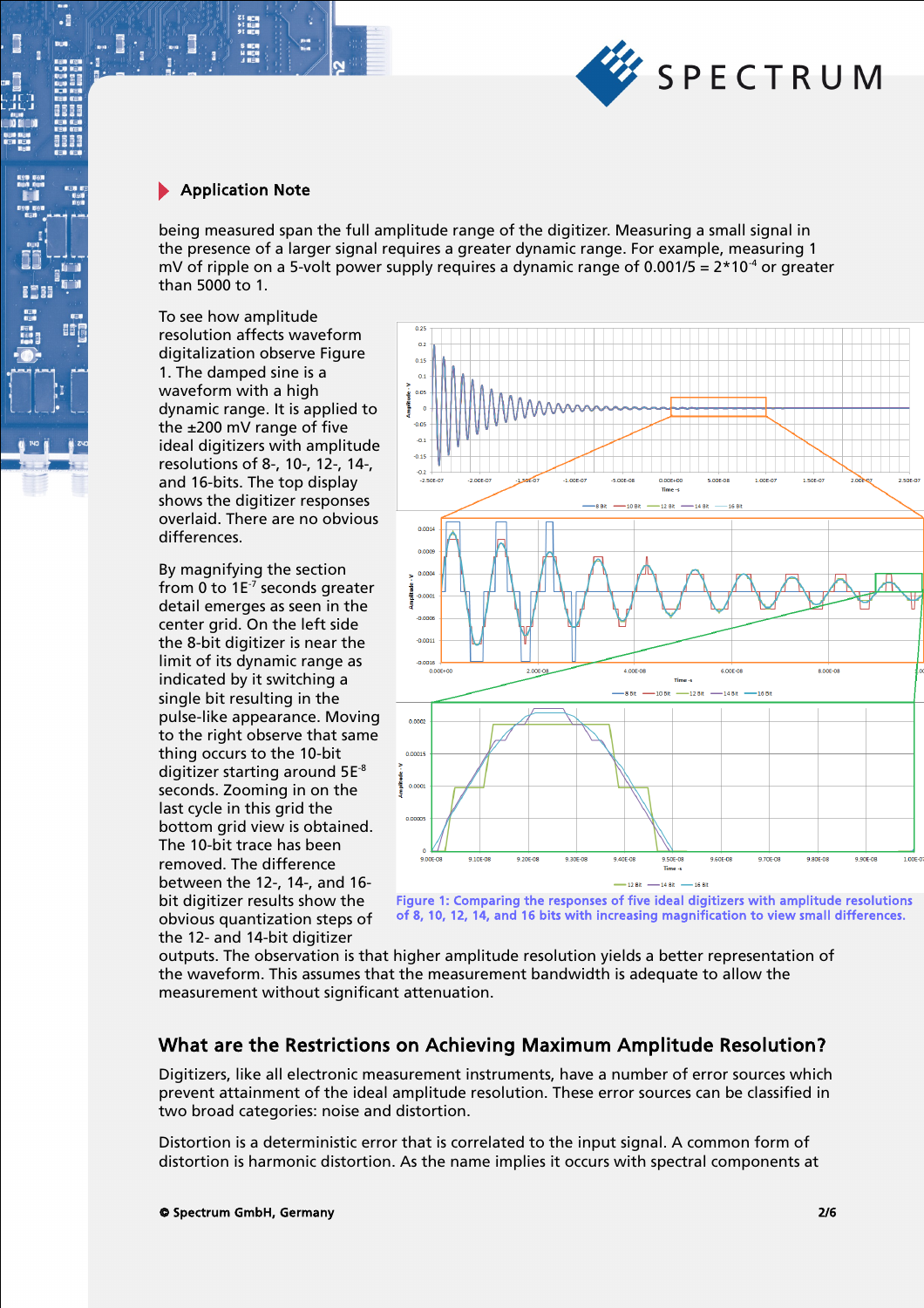

 $\cdot$ 

frequencies that are integer multiples of the input frequency. Harmonic distortion arises due to non-linearities in the digitizer circuits. Causes can be saturation, clipping, slew rate limitations and others. Digitizer topologies that interleave multiple ADC's to achieve higher sampling rates add distortion due to mismatches in the gain and offsets of each ADC. This type of distortion is termed interleaving distortion.

Noise is a random signal that is not related to the input signal of the digitizer. Noise is categorized by its probability density function (pdf) using histograms. A common noise classification is Gaussian or Normally distributed noise which has a pdf which follows a Gaussian or bell-shaped distribution. There are many electronic sources of Gaussian noise. Another noise associated with the analog to digital conversion process is quantization noise.



Figure 2: The effects of noise on the output of a 16-bit digitizer seen in both the time and frequency domains.

Quantization noise is the 'round off' error, the difference between the analog input signal and the digital estimate of the digitizer. Quantization noise has a uniform distribution with equal probability of occurrence across its pdf.

In the frequency domain noise can be considered error components that do not occur at the signal frequency or any of its harmonics. It is generally broadband. Noise that is spectrally spread evenly over all frequencies is referred to as "white" noise. Both Gaussian and quantization noise have this characteristic.

Designers make every effort to minimize noise and distortion in digitizer circuits. Both types of errors tend to reduce the effective amplitude resolution of the digitizer. Figure 2 provides an example of the effect of noise on the output of a 16-bit digitizer. The effects can be viewed in both the time and frequency domains. In the time domain display on the left in the figure an ideal 16-bit digitized waveform (blue trace) is overlaid by the same waveform with  $117\mu$ V of Gaussian noise added (red trace). The noise spikes obscure the quantization steps on the ideal waveform greatly reducing the effective amplitude resolution.

In the frequency domain view, on the right in the figure, observe that the spectral shape of the noise free (blue trace) and noise added (red trace) differ primarily in the baseline offset. The broad band, white noise component is spectrally spread and raises this baseline.

Harmonic distortion adds error components that are synchronous with the input signal. This results in changes in the instantaneous phase of the time signal. The frequency spectrum of a signal with harmonic distortion will contain harmonics that are not in the original signal.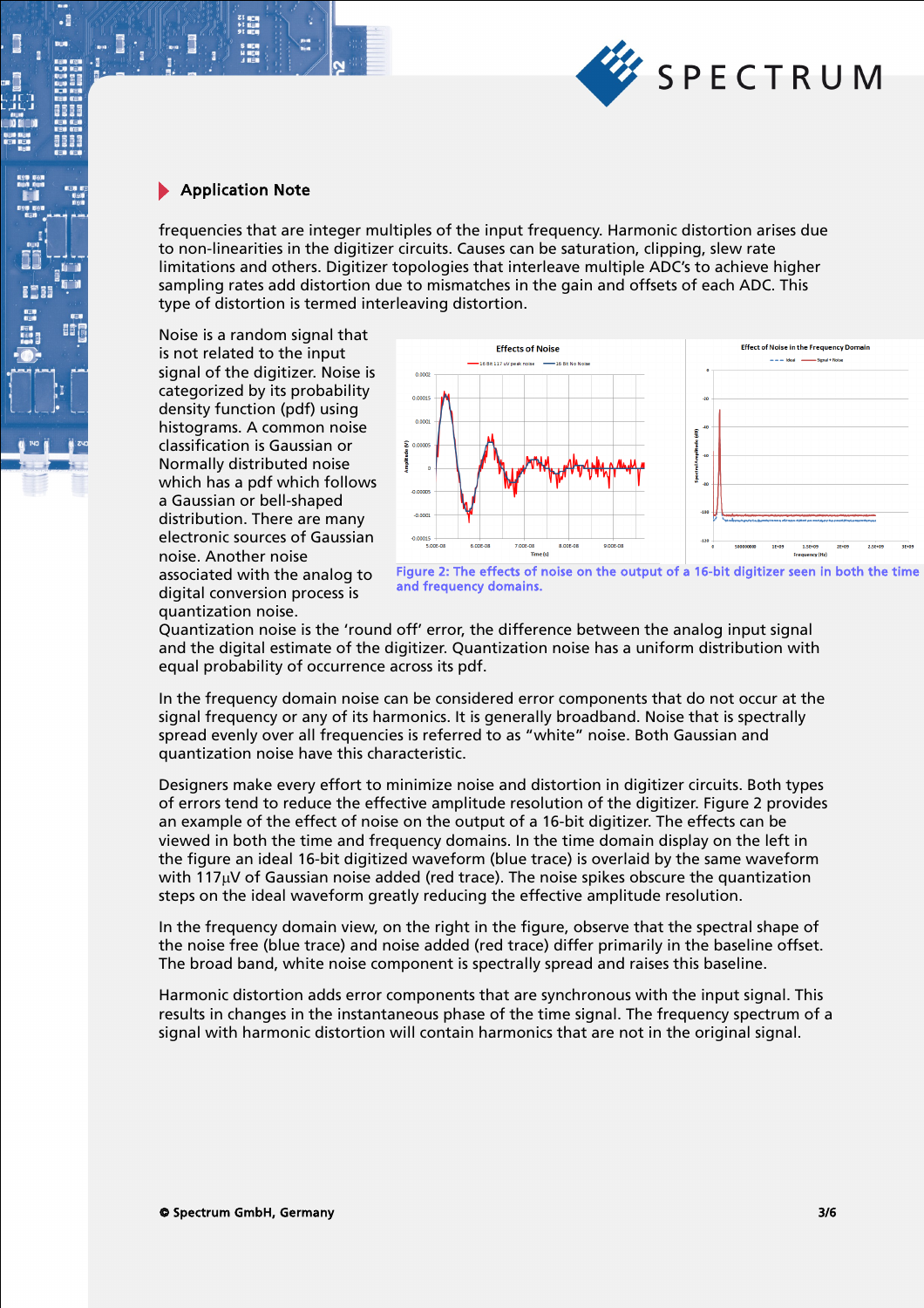

.

## Figures of Merit for Comparing the Quality of Digitizers

Figures of Merit are common measurements which facilitate the comparison of different instruments, in this case digitizers. Common figures of merit for the amplitude performance of digitizers are summarized in Table 2.

| <b>Figure of Merit</b>                         | Abbreviation   | <b>Analysis Domain</b> | <b>Description</b>                                                                                                                                           |
|------------------------------------------------|----------------|------------------------|--------------------------------------------------------------------------------------------------------------------------------------------------------------|
| <b>Baseline Noise</b>                          |                | Time                   | RMS noise level, expressed<br>in Volts, with no signal<br>applied.                                                                                           |
| <b>Total Harmonic Distortion</b>               | <b>THD</b>     | Frequency              | The ratio of the RMS sum<br>of the significant<br>harmonics to the RMS<br>value of the fundamental<br>expressed in dB.                                       |
| Signal to Noise Ratio                          | <b>SNR</b>     | Frequency              | The ratio of the RMS signal<br>amplitude to the RMS sum<br>of all other spectral<br>components other than<br>distortion and offset error<br>expressed in dB. |
| Signal to Noise and<br><b>Distortion Ratio</b> | SINAD or THD+N | Frequency              | The ratio, expressed in dB,<br>of the RMS signal to the<br>RMS sum of all other<br>spectral components,<br>including the harmonics<br>except DC.             |
| Effective number of Bits                       | <b>ENOB</b>    | Frequency              | ENOB is the number of bits<br>in a digitizer that produces<br>the same SINAD value as a<br>system whose only source<br>of noise is quantization<br>itself.   |

Table 2: Common figure of merit used for comparing instruments which digitize input signals including digitizers and oscilloscopes.

These figures of merit are defined in IEEE Standards 1057 and 1241. Most digitizer suppliers specify these values in their data sheets. When comparing digitizers using these figures of merit, make sure that they are specified for the same input frequency, input amplitude, sample rate, and bandwidth.

Table 3 lists the key dynamic specifications for the Spectrum PCIe digitizers with amplitude resolutions of 8-, 14-, and 16-bits. Note that the baseline noise varies proportional to bandwidth. This is expected based on the physical nature of noise. As the amplitude resolution becomes finer, the noise in proportion to the least significant bit (lsb) becomes greater. This is because the noise level, except for quantization noise, is fixed by the circuit configuration and is not related to the digitizer's resolution. This is why the ENOB does not improve dramatically with increasing number of bits of amplitude resolution.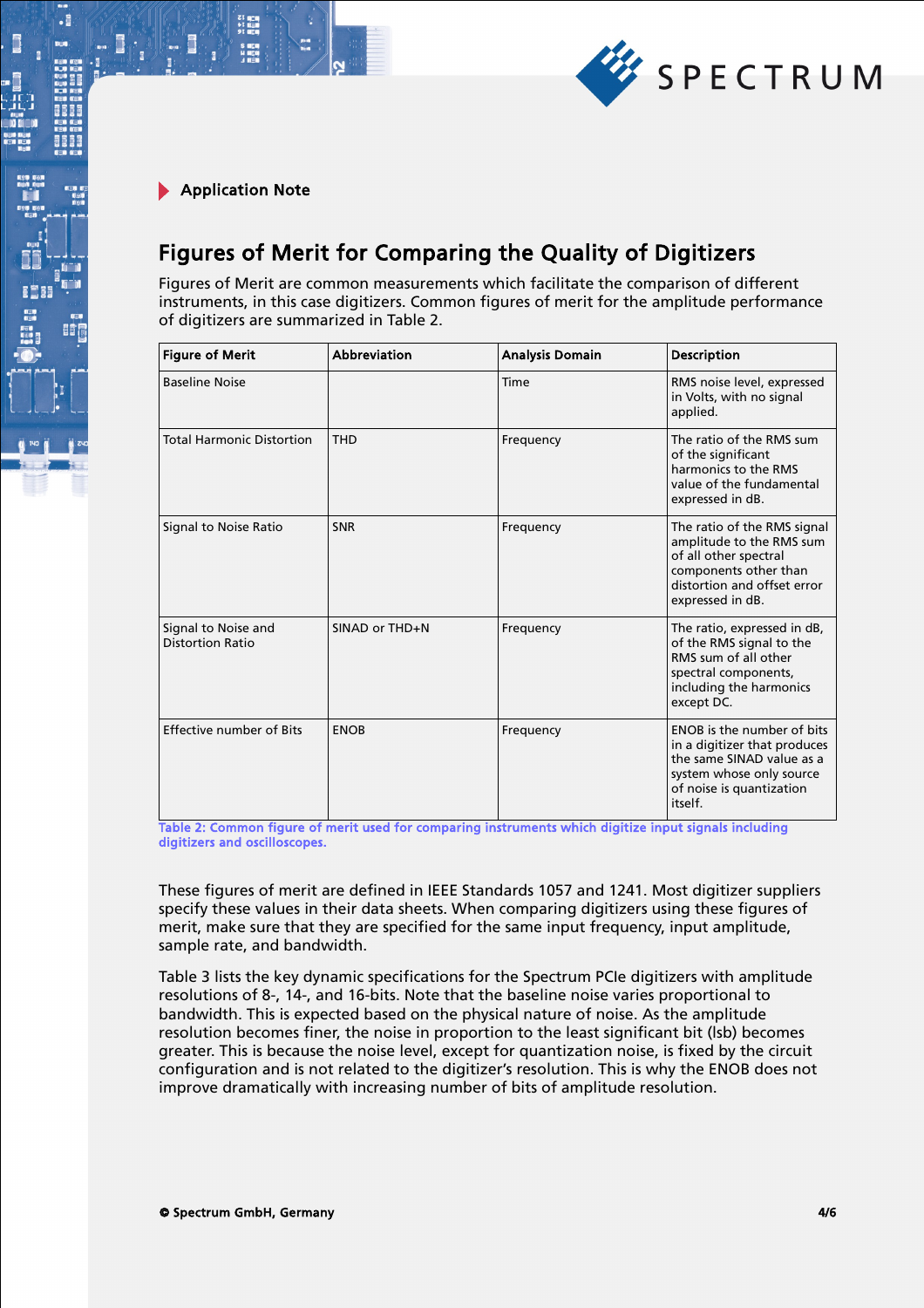

.

| Model<br><b>Number</b> | <b>Resolution</b><br>(bits) | Amplitude   Bandwidth<br>(MHz) | Voltage<br><b>Resolution</b><br>(UV) | <b>RMS</b><br><b>Baseline</b><br><b>Noise</b><br>(Isb) | <b>RMS</b><br><b>Baseline</b><br><b>Noise</b><br>$(\mu \vee)$ | <b>THD</b><br>(dB) | <b>SNR</b><br>(dB) | <b>ENOB</b><br>(bits) |
|------------------------|-----------------------------|--------------------------------|--------------------------------------|--------------------------------------------------------|---------------------------------------------------------------|--------------------|--------------------|-----------------------|
| M4i.2234-x4            | 18                          | 1500                           | 7800                                 | < 0.3                                                  | $<$ 2300                                                      | $< -60.3$          | >44.8              | >7.1                  |
| M4i.4451-x4            | 14                          | 250                            | 122                                  | < 1.9                                                  | 232                                                           | $< -75.8$          | >67.9              | >10.9                 |
| $M2p.5966-x4 \mid 16$  |                             | 60                             | 35                                   | 5.5                                                    | < 168                                                         | $<$ -68.7          | >72.7              | >11.0                 |

Table 3: Dynamic Characteristics of Spectrum PCIe digitizers at maximum sample rate, 10 MHz input frequency, ±1 V range, 50 Ω.

### Minimizing the Effects of Noise and Distortion.

Minimizing the effects of noise and distortion is primarily the function of the digitizer designer. Non-linearity, harmonic distortion, and other sources of distortion must be reduced in the design. Noise reduction depends on component selection, optimizing gain distribution and circuit layout

The user has little control over reducing distortion other than not overdriving the digitizer. The user has some control over minimizing the effects on noise. Here are some simple tips:

- 1. Maximize the signal being analyzed in the input range of the digitizer. This maximizes the signal to noise ratio. Digitizers with multiple ranges make this easier but make sure the noise level doesn't scale with input attenuation.
- 2. Use the minimum measurement bandwidth consistent with the application. White noise has a fixed power per unit bandwidth and the total noise level is proportional to bandwidth. This can be implemented using input bandwidth limiting or with digital filtering.
- 3. Use signal processing such as averaging to reduce the noise level proportional to the number of measurements averaged. Keep in mind that summation averaging requires a repeatable signal and multiple acquisitions. A moving or boxcar average can be applied to single shot measurements.
- 4. For low level signals use external low noise amplifiers to boost signal level and maximize signal to noise ratio.
- 5. Use the proper termination in the complete signal path. The 50 Ω termination is a good choice in that it provides the highest available bandwidth and matches the impedance of the signal source, and cabling.

#### Measurement Example

Digitizers with a large dynamic range and hence greater resolution are required for applications where both high and low amplitude signal components are present at the same time.

Radar, sonar, lidar, ultrasound, and medical imaging are all echo ranging applications where a high amplitude transmitted signal is followed by an echo signal with a much lower amplitude. A digitizer must be capable of accurately handling both amplitude signals. Consider the ultrasonic measurement shown in Figure 3.